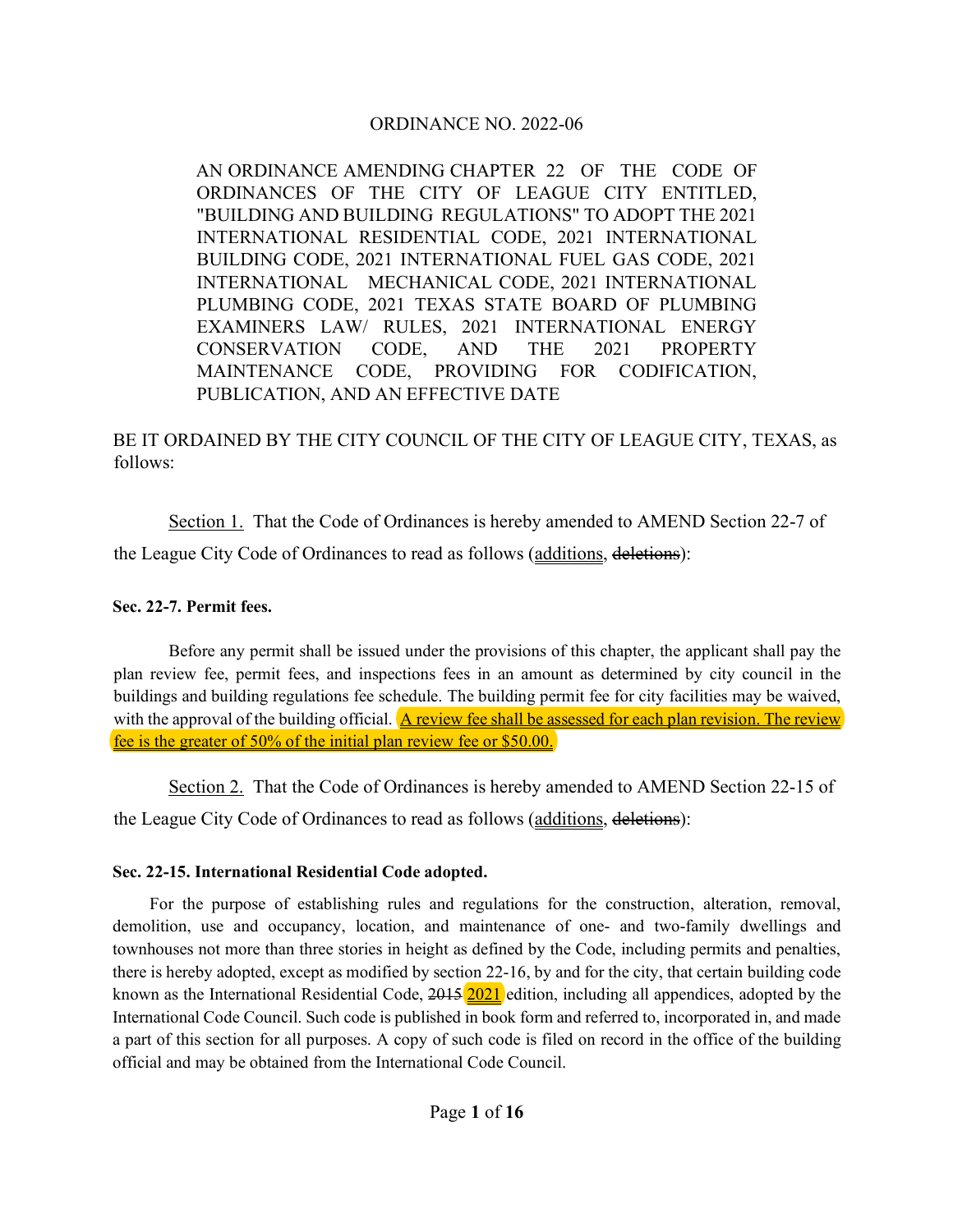Section 3. That the Code of Ordinances is hereby amended to AMEND Section 22-16 of the League City Code of Ordinances to read as follows (additions, deletions):

The International Residential Code, as adopted in section 22-15 is modified as follows:

Section R112, Board of Appeals, is amended by revising subsection R112.1 to read as follows:

R112.1 General. The Zoning Board of Adjustment shall hear appeals from decisions of the Building Official concerning interpretations of this article and, in every case, shall reach a decision without unreasonable or unnecessary delay. Each decision of the board shall also include the reasons for the decision. If a decision of the board reverses or modifies a refusal, order, or disallowance of the Building Official or varies the application of any provision of this code, the Building Official shall immediately take action in accordance with such decision. Every decision shall be promptly filed in writing in the office of the Board and forwarded to the office of the Building Official and shall be open to public inspection. A certified copy of the decision shall be sent by mail or otherwise to the appellant, and a copy shall be kept publicly posted in the office of the Building Official for two weeks after filing. Every decision of the Zoning Board of Adjustment shall be final, with the exception that any interested person aggrieved by a decision of the Board may appeal subject, however, to such remedy as any aggrieved party might have at law or in equity.

Section R905.7, Wood shingles, is amended as follows:

Wood shingles are not permitted for use as a roofing material on new residential structures. One square will be allowed vertically for exterior decorative purposes. Existing wood shingle roofs may be repaired using wood shingles when the area to be repaired is less than 25% of the existing total roof area. When approved, wood shingles shall comply with this section.

Section R905.8, Wood shakes, is amended as follows:

Wood shakes are not permitted for use as a roofing material on new residential structures. One square will be allowed vertically for exterior decorative purposes. Existing wood shingle roofs may be repaired using wood shingles when the area to be repaired is less than 25% of the existing total roof area. When approved, wood shingles shall comply with this section and Table 1507.8.

Section R907, Reroofing, is amended by revising subsection R907.1 to read as follows:

907.1 General. Materials and methods of application used for recovering or replacing an existing roof covering shall comply with the requirements of Chapter 9 of the 20152009 2021 International Residential Code.

Permit requirements. Permits issued by the Building Official shall be required prior to the replacement of all roofs for residential structures located within the city limits. The person, firm, or corporation responsible for obtaining such permits shall provide, at completion, a copy of a Texas Department of Insurance (T.D.I.) report certifying compliance with the building specifications in the Texas Windstorm Insurance Association (T.W.I.A.) Plan of Operation as a condition for obtaining a permit.

A 350-pound Attic Ladder shall be installed at the time of a rough-in/cover inspection that provides a clear path with decking to all mechanical, plumbing, and electrical equipment. (Access may be permanent or temporary for this inspection.)

Homes built on five-foot setbacks with 10' between houses shall have gutters along the sides and back of the house installed. Downspouts shall be tied into area drains that terminate at the street before the curb for Type A drainage.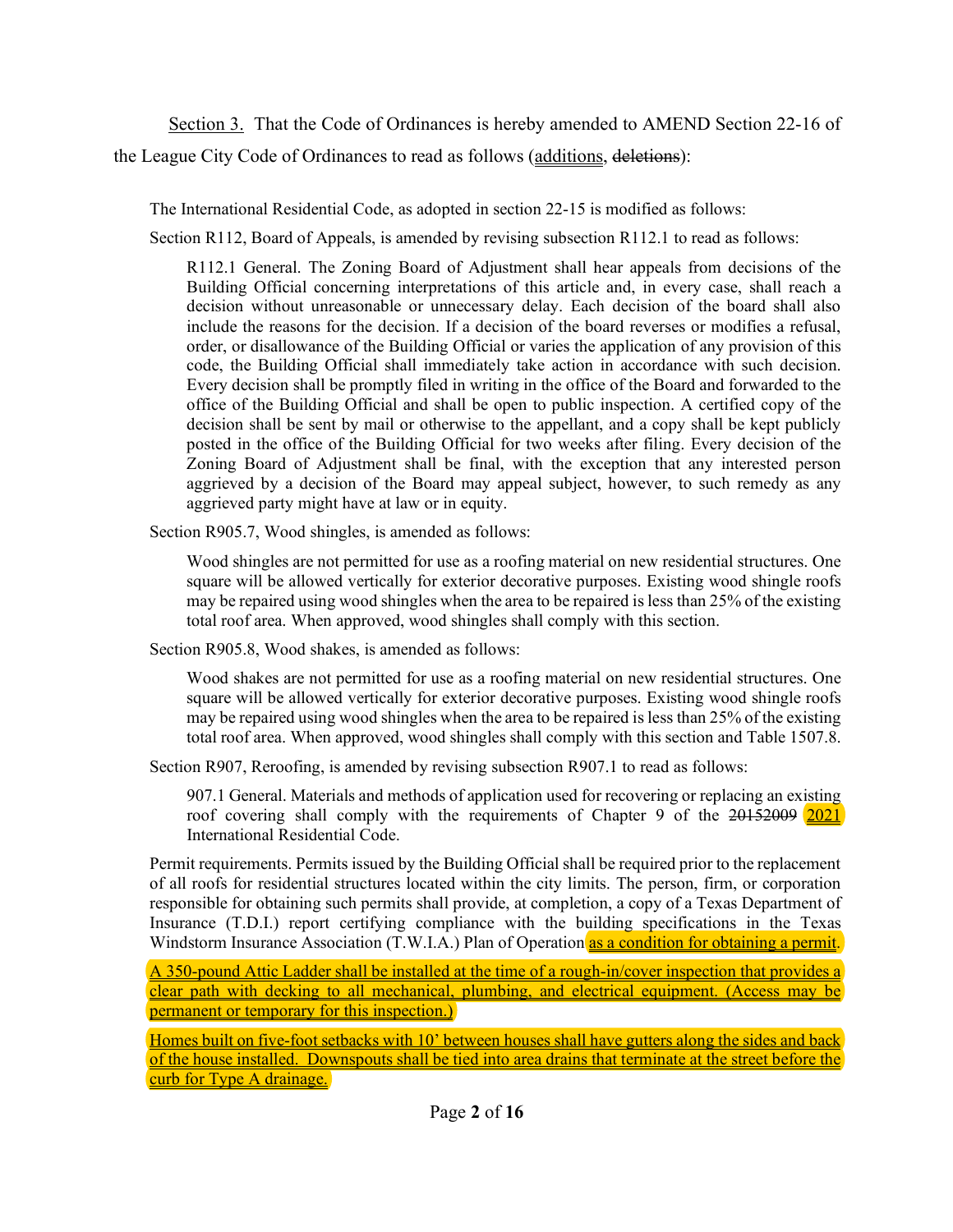Outdoor equipment pads for condensers**,** pool equipment, generators, etc., shall not obstruct the drainage flow and must be at or above the finished floor level except in a Special Flood Hazard Area. If pad is in a Special Flood Hazard Area, the pads and equipment shall be at the Base Flood Elevation plus 24 inches and shall not obstruct the drainage flow. Equipment must be secured to pads and be able to withstand uplift per Inland 1 Windstorm Requirements (100 lb.) using galvanized or stainless hardware. If ground mounted, the pad must be formed and poured concrete. Pre-pour pads and cinder blocks are not allowed.

 Residential Permit applications shall include the contractor's information and proposal with the scope of work, dollar amount, and warranty information signed by the property owner.

Section 4. That the Code of Ordinances is hereby amended to ADD Section 22-17 of the League City Code of Ordinances to read as follows (additions, deletions):

# **Sec. 22-17. Residential Pools**

The following shall apply to residential pools:

- (1) Area drains are required and shall be shown on the plans. Area drains must be directed to the front of the house to the curb with a pop-up device. Area drains cannot be tied to the p-trap. No curb cuts are allowed.
- (2) Homes that have gutters installed along the sides and/or back of the house shall have the downspouts tied into area drains that terminate at the street before the curb.
- $(3)$  Pools shall maintain a minimum three  $(3)$  foot perimeter around the pool for accessibility.
- (4) All pools shall be measured from the exterior of the steel (not the water's edge) during the structural inspection.
- (5) No portion of a pool shall encroach into the utility easement. Digging shall not encroach into the utility easement.
- $(6)$  Pool exterior steel shall be setback a minimum of ten  $(10)$  feet from transformers and utility risers/pedestals.
- (7) Pool exterior steel shall be setback a minimum of five (5) feet from telecommunication risers/pedestals.
- (8) Pools shall be a minimum of five (5) feet from the foundation of a house measured from the exterior, outer structural steel pool. Proximity letters shall not be accepted.
- $(9)$  If a pool is to be located within the five (5) foot setback, the following shall be submitted for inspections and final approval:
	- a. A stamped letter from a registered engineer, stating how the hole will be dug, how the steel will be put in place, that the process will not cause any impact to the structural integrity of the house, and that it will have no impact in the future. This letter shall be included with the permit application package.
	- b. The Engineering firm shall perform an inspection of the pool prior to the city inspection, submit a stamped letter from the registered engineer stating that the hole that was dug, the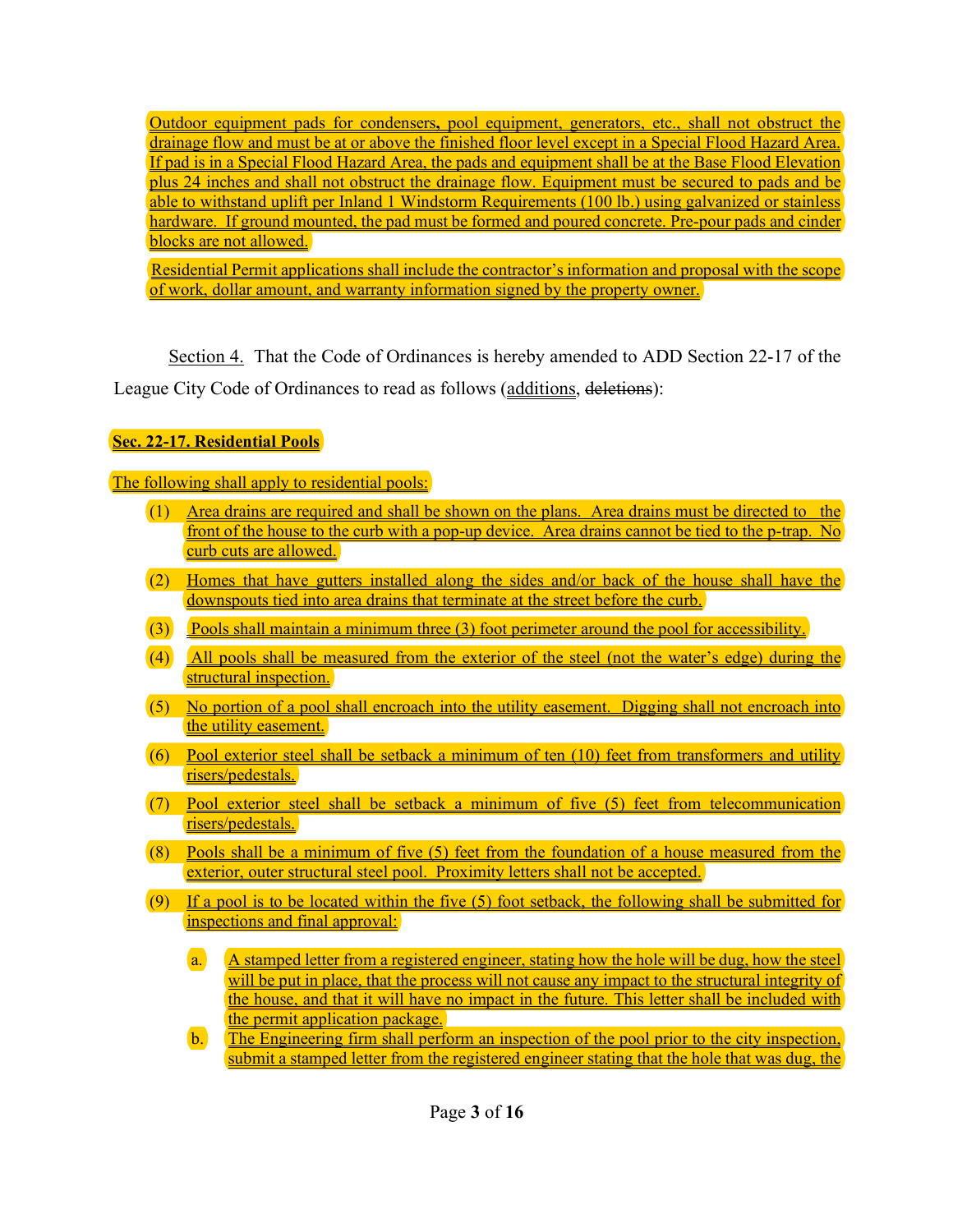| steel that was installed has caused no impact to the structural integrity of the house, and                                                                                                                                                                                                                        |
|--------------------------------------------------------------------------------------------------------------------------------------------------------------------------------------------------------------------------------------------------------------------------------------------------------------------|
| that it will have no impact in the future.                                                                                                                                                                                                                                                                         |
| $\mathbf{c}$ .<br>At the structural inspection, the Engineer shall confirm that all glass within the five (5)                                                                                                                                                                                                      |
| foot setback has been replaced with tempered glass. Protective films are not allowed.                                                                                                                                                                                                                              |
| (10) Pool equipment placed closer than three (3) feet from the property line shall be on the same side<br>as the air conditioning unit and a gate shall be placed on both sides of the structure for access.                                                                                                       |
| <u>Pool equipment shall be at the finished floor level, except in a Special Flood Hazard Area where</u><br>the pool equipment shall be 24 inches above the Base Flood Elevation.                                                                                                                                   |
| <u>Pool equipment and/or equipment pads shall not obstruct the drainage flow. Equipment shall</u><br><u>be secured to pads and be able to withstand uplift per Inland 1 Windstorm Requirements (100</u><br><u>lb.) using galvanized or stainless hardware. If pads are ground mounted, the pad shall be formed</u> |
| and poured concrete. No pre-pour pads or cinder blocks are allowed.                                                                                                                                                                                                                                                |

#### **Secs. 22-17 18—22-30. Reserved.**

Section 5. That the Code of Ordinances is hereby amended to AMEND Section 22-31 of the League City Code of Ordinances to read as follows (additions, deletions):

## **Sec. 22-31. International Building Code adopted.**

For the purpose of establishing rules and regulations for the construction, alteration, removal, demolition, use and occupancy, location and maintenance, of non-residential buildings and structures as defined by the code, including permits and penalties, there is hereby adopted, except as modified by section 22-33, by and for the city, that certain building code known as the International Building Code 2015 2021 edition, including all appendices except for Appendix G, adopted by the International Code Council. Such code is published in book form and referred to, incorporated in and made a part of this section for all purposes. A copy of such code is filed on record in the office of the building official and may also be obtained from the International Code Council.

Section 6. That the Code of Ordinances is hereby amended to AMEND Section 22-33 of the League City Code of Ordinances to read as follows (additions, deletions):

#### **Sec. 22-33. Amendments to International Building Code.**

The International Building Code, as adopted by the provisions of section 22-31 is modified as follows:

- (1) Permanent roof access shall be provided in all non-residential structures.
- (2) Permit applications shall include the contractor's information and proposal with the scope of work, dollar amount, and warranty information signed by the property owner. For commercial remodels, the permit applications shall include the contractor's information and proposal with the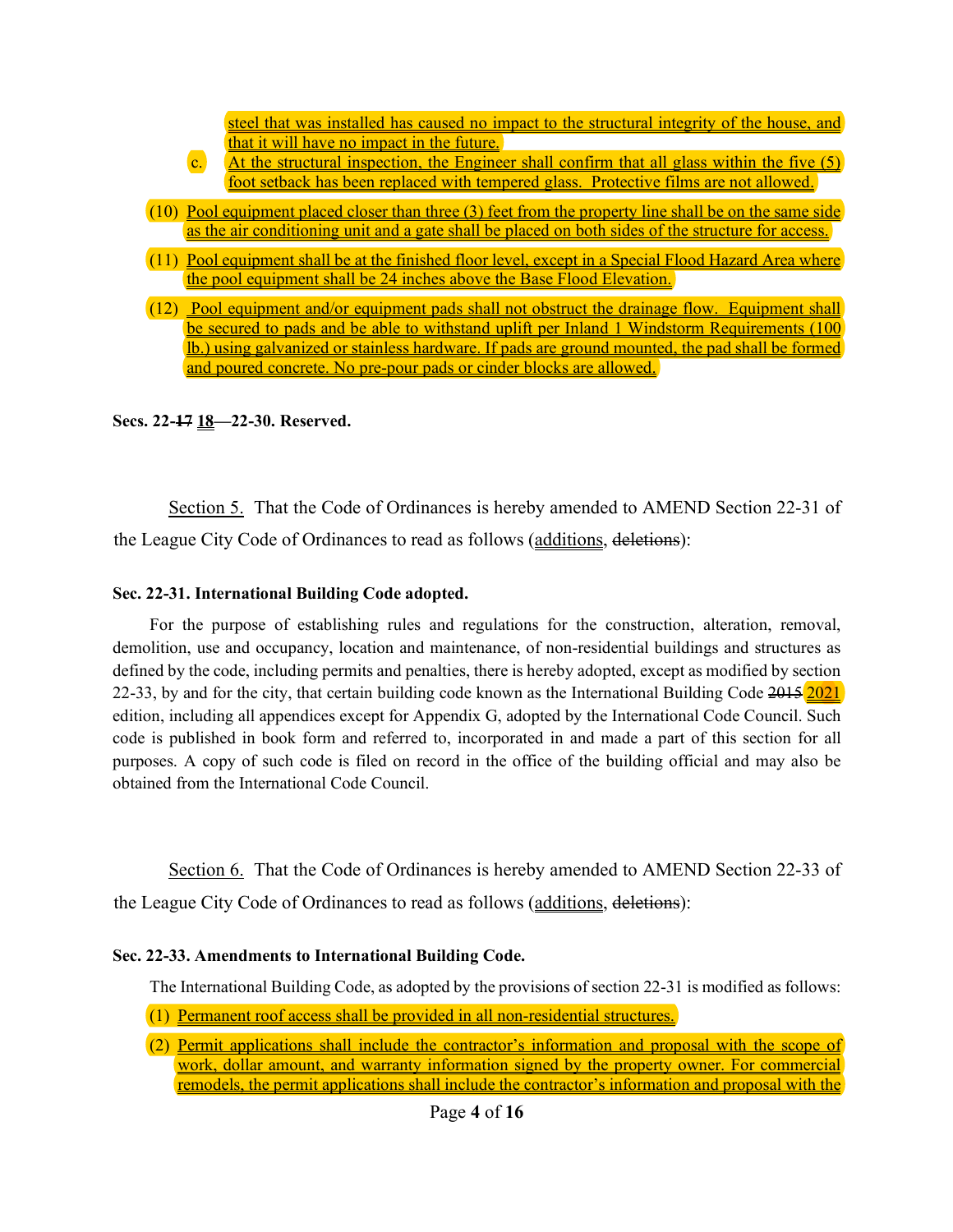scope of work, dollar amount, and warranty information signed by the owner or space leasee (tenant).

Section 113, Board of Appeals, is amended to read as follows:

113 Board of Appeals. The Zoning Board of Adjustment shall hear appeals from decisions of the Building Official concerning interpretations of this article and, in every case, shall reach a decision without unreasonable or unnecessary delay. Each decision of the Board shall also include the reasons for the decision. If a decision of the Board reverses or modifies a refusal, order, or disallowance of the Building Official or varies the application of any provision of this code, the Building Official shall immediately take action in accordance with such decision. Every decision shall be promptly filed in writing in the office of the Board, forwarded to the office of the Building Official, and shall be open to public inspection. A certified copy of the decision shall be sent by mail or otherwise to the appellant, and a copy shall be kept publicly posted in the office of the Building Official for two weeks after filing. Every decision of the Zoning Board of Adjustment shall be final, with the exception that any interested person aggrieved by a decision of the Board may appeal subject, however, to such remedy as any aggrieved party might have at law or in equity.

Section 114, Violations, is amended to read as follows:

114 Violations. Any person, firm, corporation, or agent who shall violate a provision of this code, or fail to comply therewith, or with any of the requirements thereof, or who shall erect, construct, alter, install, demolish, or move any building structure, or has erected, constructed, altered, repaired, moved, or demolished a building structure, in violation of a detailed statement or drawing submitted and permitted there under, shall be guilty of a misdemeanor. Each such person shall be considered guilty of a separate offense for each and every day or portion thereof during which any violation of any of the provisions of this code is committed or continued, and upon conviction of any such violation such person, shall be punished within the limits and as provided by state laws.

Section 3002.4, Stretcher Requirements, is amended to read as follows:

3002.4 Stretcher Requirements. In all structures three or more stories in height, at least one elevator serving all floors shall have a minimum inside car platform  $51 \times 80$  inches with a minimum clear opening width of 42 inches, unless otherwise designed to provide equivalent utility, to allow the entrance and exit of an ambulance stretcher (minimum size  $22 \times 78$  inches) in its horizontal position. This elevator shall be identified. The elevator entrance may be of the side opening entrance type in order to accommodate a stretcher in its horizontal position to accomplish design flexibility.

Exception: In buildings where one elevator does not serve all floors, two or more elevators may be used. Each elevator shall be identified as to which floors are served. In addition, an alternate method to provide adequate stretcher carrying capacity may be approved by the Zoning Board of Adjustment with the approval of the Emergency Medical Services Director.

Section 7. That the Code of Ordinances is hereby amended to AMEND Section 22-60 of the League City Code of Ordinances to read as follows (additions, deletions):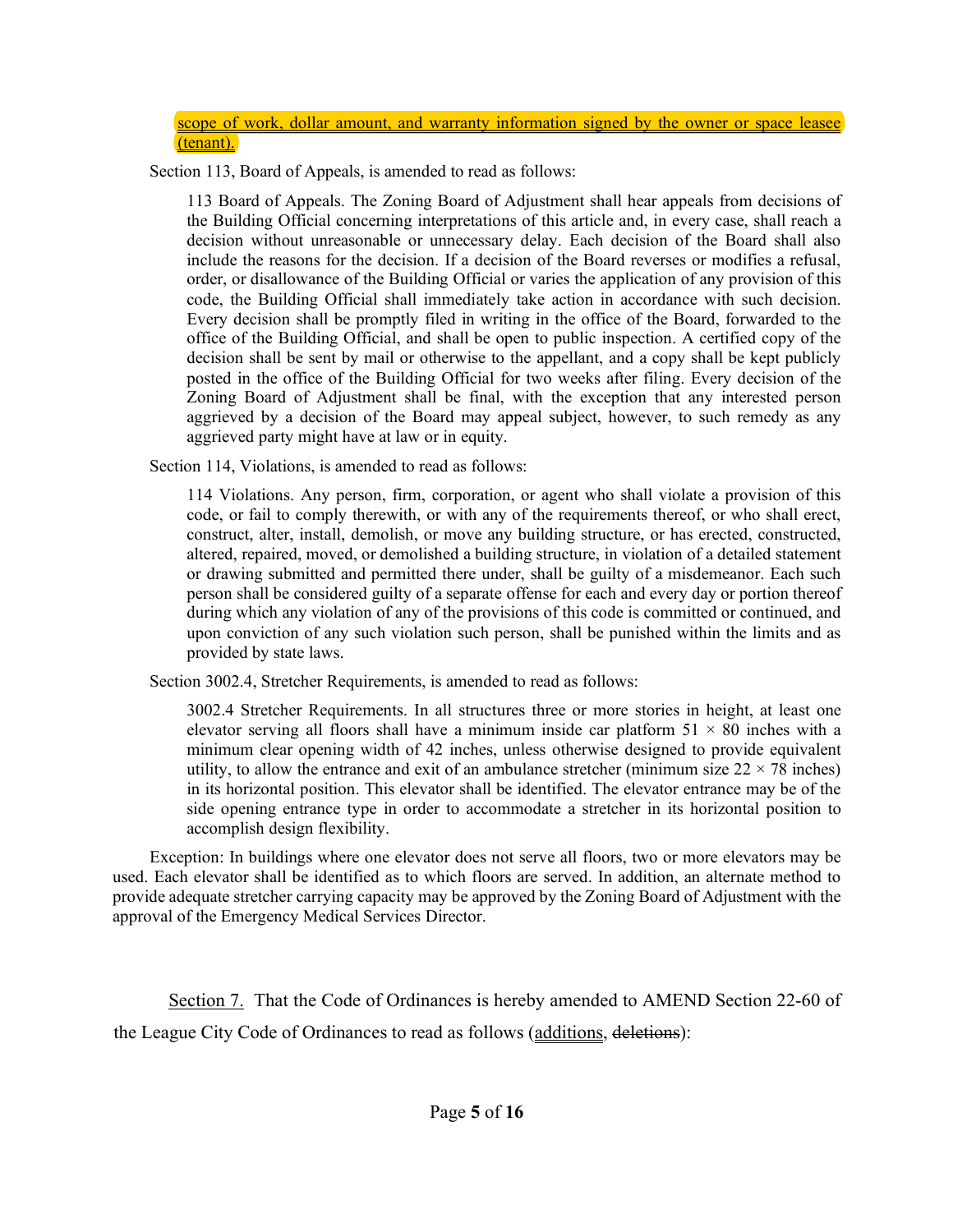## **Sec. 22-60. Amendments to National Electrical Code.**

The National Electrical Code, as adopted by the provisions of section 22-59 is modified as follows:

- (1) The minimum wire size of all lighting and power circuit installations above 100 volts shall be no. 12 wire.
- (2) No aluminum or copper clad aluminum wire shall be used in the city for electrical purposes in residences, apartments, commercial buildings, or other buildings. No aluminum or copper clad aluminum wire shall be used past the supply side of the meter at any premises, except for temporary services and feeders for construction purposes.
- (3) ACF cable without an individual ground wire shall not be permitted.
- (4) There shall be no EMT conduit in contact with the earth.
- (5) A means of service disconnect shall be provided at the exterior of all buildings or facilities and directly next to the service meter or entry of the service conductors.
- $(6)$  Nail plates over electrical panels at the top plate shall extend two (2) inches below the bottom of the top plate.
- (7) Permit applications shall include the contractor's information and proposal with the scope of work, dollar amount, and warranty information signed by the property owner. For commercial remodels, the permit applications must include the contractor's information and proposal with the scope of work, dollar amount, and warranty information signed by the owner or space leasee (tenant).

Section 8. That the Code of Ordinances is hereby amended to AMEND Section 22-211 of

the League City Code of Ordinances to read as follows (additions, deletions):

# **Sec. 22-211. International Fuel Gas Code adopted.**

For the purpose of establishing rules and regulations for the installation of fuel gas systems, including alterations, repairs, replacement, equipment, appliances, fixtures, fittings, and appurtenances including heating, cooling, air conditioning and refrigeration systems, incinerators, and other energy-related systems, including permits and penalties, there is hereby adopted, except as modified by section 22-212, the International Fuel Gas Code, 2015 2021 edition, including all appendices, adopted by the International Code Council. Such code is published in book form and referred to, incorporated in, and made a part of this section for all purposes. A copy of such code is filed on record in the office of the building official and may also be obtained from the International Code Council.

Section 9. That the Code of Ordinances is hereby amended to AMEND Section 22-212 of the League City Code of Ordinances to read as follows (additions, deletions):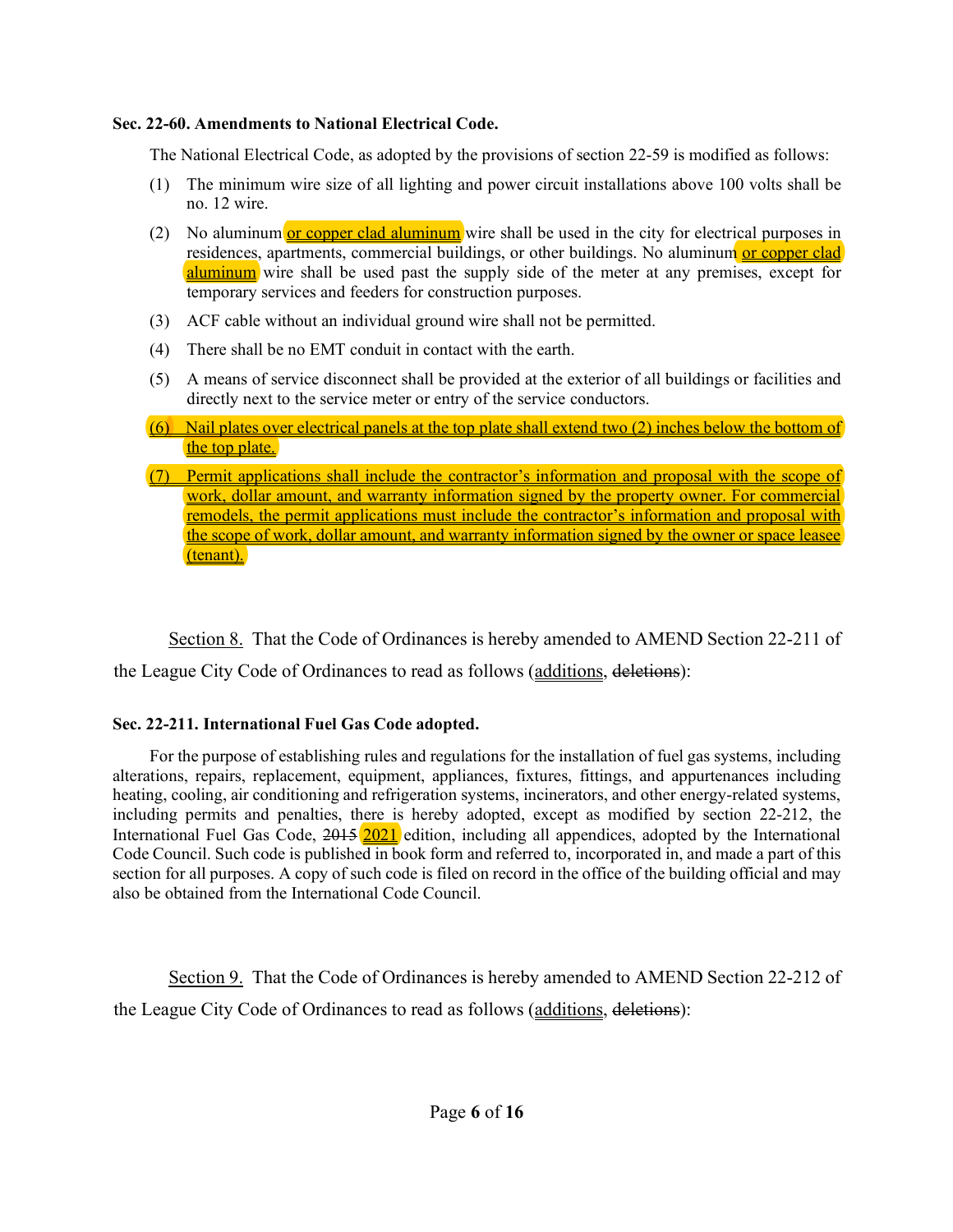## **Sec. 22-212. Amendments to International Fuel Gas Code.**

The International Fuel Gas Code, as adopted by the provisions of section 22-211, is amended as follows:

- (1) Galvanized pipe and fittings shall be used on all above ground and outside installations. No exposed black piping is allowed.
- (2) For underground installations outside of the building, polyethylene gas piping with epoxy coated steel risers, tracer wire not less than eighteen (18) AWG, and insulation type suitable for direct burial shall be used.
- (3) Gas piping shall not be allowed under any building slabs.
- (4) A minimum one (1) inch size stub out is required at the meter. A gas approved shut off valve is required between the gas meter and the structure on the gas system.
- (5) For gas testing, a diaphragm gauge at the meter stub out is required for all gas finals. A  $30#$ maximum spring gauge shall be used only for rough-in inspections.
- (6) For gas turn-on inspections (GTOs), all unused gas piping shall be removed back to the main line and capped, for gas test or a code approved valve installed and plugged at the time of the test.
- (7) All above ground gas piping shall be galvanized corrugated stainless steel tubing (CSST) with lighting resistant system certified to meet ANSI LC1-2005 & ANSILC1-1024 Standards. It may be used in attics but shall not be used on the exterior of buildings.
- $(8)$  CSST shall not tie directly into the gas meter. Use of CSST shall have the plumbing inspector's approval prior to beginning work using CSST. All CSST piping shall be identified by a yellow label marked "Gas" in black letters. The marking shall be spaced at intervals not exceeding five  $(5)$  feet.
- (9) Exterior sediment traps are required on generators, pool heaters, boilers, water heaters, and rooftop package units. Roof top units shall be hard piped with no exposed flex connectors.
- (10) Gas water heaters in garages or areas where flammable liquids are stored shall be elevated no less than 18 inches above the floor and secured with strapping designed for this purpose. Water heaters shall be on a concrete base. Water heaters set on metal stands are prohibited.
- (11) Permit applications shall include the contractor's information and proposal with the scope of work, dollar amount, and warranty information signed by the property owner. For commercial remodels, the permit applications must include the contractor's information and proposal with the scope of work, dollar amount, and warranty information signed by the owner or space leasee (tenant).

Section 108, Violations, is amended by revising subsection 108.4, Violation Penalties, to read as follows:

108.4. Violation penalties. Any person, firm, corporation, or agent who shall violate a provision of this code, or fail to comply therewith, or with any of the requirements thereof, or who shall erect, construct, alter, install, demolish, or move any gas system, or has erected, constructed, altered, repaired, moved, or demolished any gas system, in violation of a detailed statement or drawing submitted and permitted there under, shall be guilty of a misdemeanor. Each such person shall be considered guilty of a separate offense for each and every day or portion thereof during which any violation of any of the provisions of this code is committed or continued, and upon conviction of any such violation, such person shall be punished within the limits and as provided by state laws.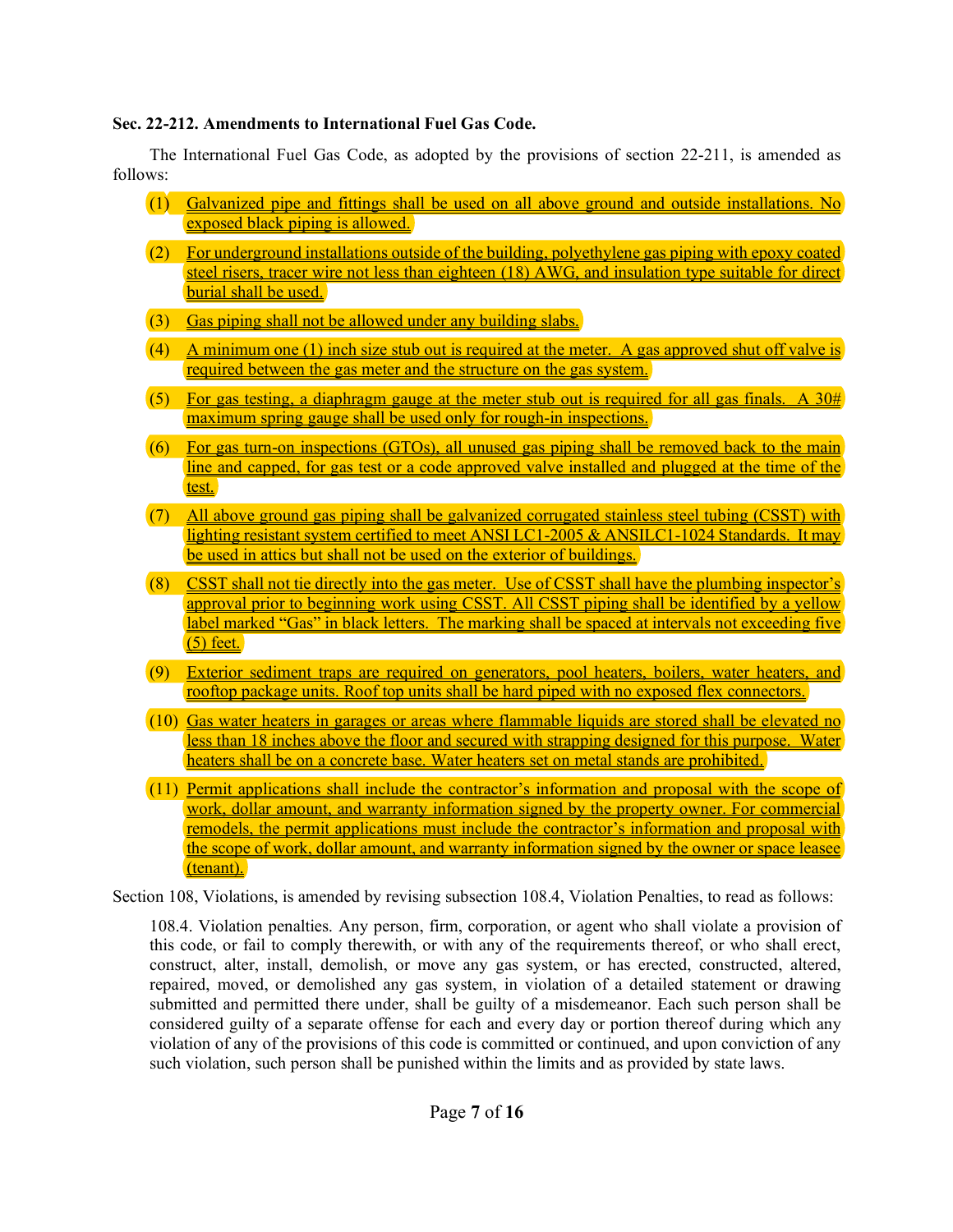Section 109, Means of Appeal, is amended as follows:

109. Means of Appeal. The Zoning Board of Adjustment shall hear appeals from decisions of the Building Official concerning interpretations of this article and, in every case, shall reach a decision without unreasonable or unnecessary delay. Each decision of the Board shall also include the reasons for the decision. If a decision of the Board reverses or modifies a refusal, order, or disallowance of the Building Official or varies the application of any provision of this code, the Building Official shall immediately take action in accordance with such decision. Every decision shall be promptly filed in writing in the office of the Board and forwarded to the office of the Building Official and shall be open to public inspection. A certified copy of the decision shall be sent by mail or otherwise to the appellant, and a copy shall be kept publicly posted in the office of the Building Official for two weeks after filing. Every decision of the Zoning Board of Adjustment shall be final, with the exception that any interested person aggrieved by a decision of the board may appeal subject, however, to such remedy as any aggrieved party might have at law or in equity.

Section 10. That the Code of Ordinances is hereby amended to AMEND Section 22-241 of the League City Code of Ordinances to read as follows (additions, deletions):

## **Sec. 22-241. International Mechanical Code adopted.**

For the purpose of establishing rules and regulations for the installation of mechanical systems, including alterations, repairs, replacement, equipment, appliances, fixtures, fittings, and appurtenances, including ventilating, heating, cooling, air conditioning and refrigeration systems, incinerators, and other energy-related systems, including permits and penalties, there is hereby adopted, except as modified by section 22-242, the International Mechanical Code,  $2015$   $2021$  edition, including all appendices, adopted by the International Code Council. Such code is published in book form and referred to, incorporated in and made a part of this section for all purposes. A copy of such code is filed on record in the office of the building official and may be obtained from the International Code Council.

Section 11. That the Code of Ordinances is hereby amended to AMEND Section 22-242

of the League City Code of Ordinances to read as follows (additions, deletions):

# **Sec. 22-242. Amendments to International Mechanical Code.**

The International Mechanical Code, as adopted by the provisions of section 22-241 is modified as follows:

(1) Outdoor equipment pads for condensers shall be at the finished floor level and not obstruct the drainage flow, except in a Special Flood Hazard Area. If pad is in a Special Flood Hazard Area, the pads and equipment shall be at the Base Flood Elevation plus 24 inches and shall not obstruct the drainage flow. Condensers shall be secured to pads and able to withstand uplift per Inland 1 Windstorm Requirements (100#) using galvanized/ stainless hardware. If ground mounted, the pad shall be formed and poured concrete. Pre-pour pads and cinder blocks are not allowed.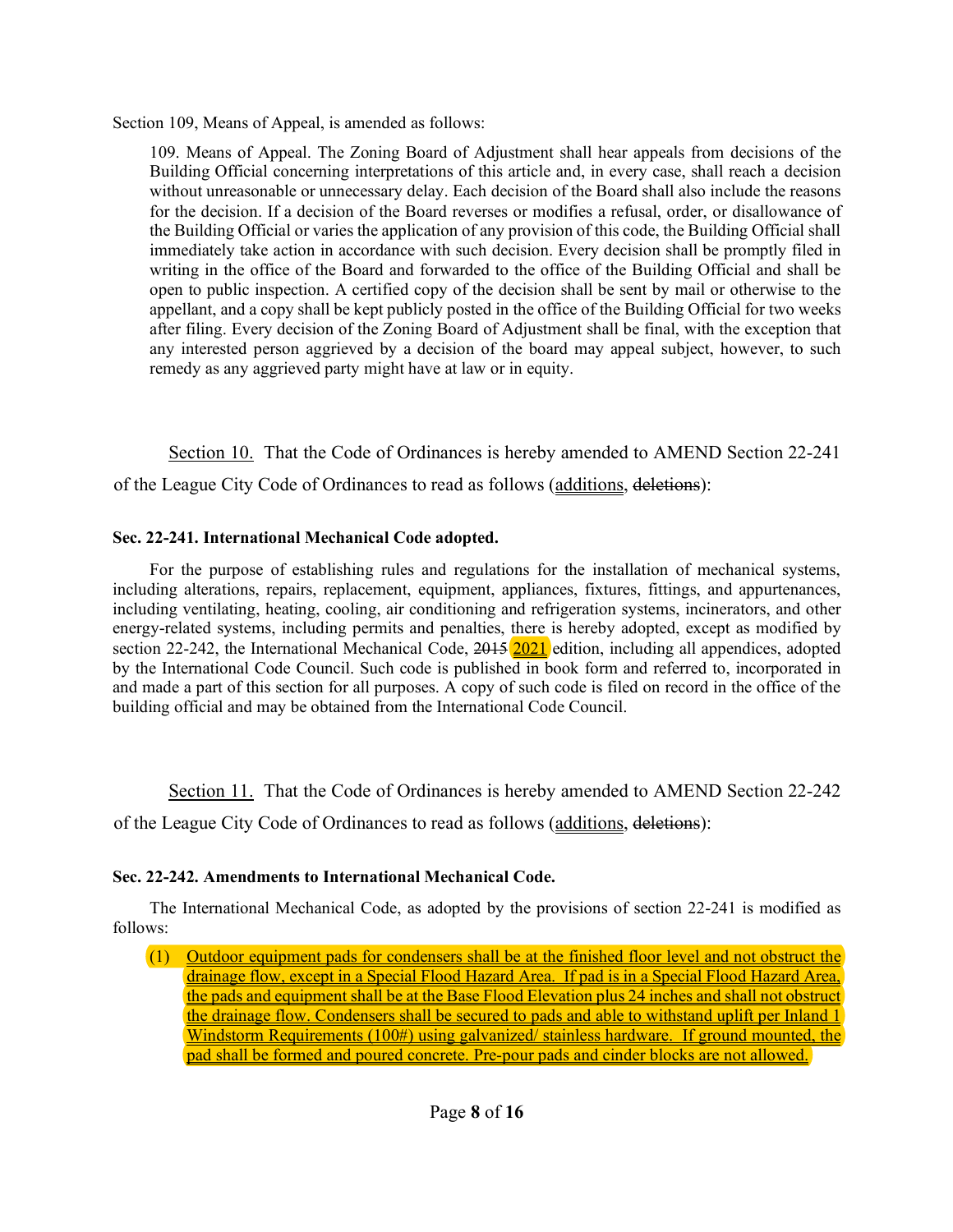- (2) The primary drain line shall be insulated its full length up to and including the exiting wall in new residential construction or remodel applications (where accessible).
- (3) All ductwork shall be R-8 in non-conditioned spaces and suspended in such fashion as to not touch each other or compromise the R-value of the insulation. Splices shall have a sleeve or coupling a minimum of four inches (4") in length.
- (4) Smoke detectors/carbon monoxide combo alarms shall be installed in the air stream returning system.
- (5) Fireplaces shall be vented a minimum of seven feet  $(7)$  above grade or through the roof.
- (6) Dryer booster motors are allowed with the Building Official/Inspector prior approval.
- (7) Heating, cooling equipment, and dehumidifiers shall be installed per the manufacturer's instructions and in a safe and stable fashion. Suspended equipment must not be able to swing freely when bumped or leaned on.
- (8) Evaporator coils shall not be sealed preventing normal access for service. Taping access doors for air sealing is acceptable. Mastic is not acceptable.
- (9) Evaporator coils shall have a safety float switch installed on the coil and in the secondary pan.
- (10) Commercial equipment on roofs shall have a permanent means of access.
- (11) Commercial equipment shall drain to sanitary/storm sewers. Piping on roofs for condensation removal on roof top equipment shall be type M copper or schedule 80 PVC.
- (12) Permit applications shall include the contractor's information and proposal with the scope of work, dollar amount, and warranty information signed by the property owner. For commercial remodels, the permit applications must include the contractor's information and proposal with the scope of work, dollar amount, and warranty information signed by the owner or space leasee (tenant).

Section 108, Violations, is amended to include Section 108.4, Violation Penalties, to read as follows:

108.4 Violation penalties. Any person, firm, corporation, or agent who shall violate a provision of this code, or fail to comply therewith, or with any of the requirements thereof, or who shall erect, construct, alter, install, demolish, or move any mechanical system, or has erected, constructed, altered, repaired, moved, or demolished a mechanical system, in violation of a detailed statement or drawing submitted and permitted there under, shall be guilty of a misdemeanor. Each such person shall be considered guilty of a separate offense for each and every day or portion thereof during which any violation of any of the provisions of this code is committed or continued, and upon conviction of any such violation such person shall be punished within the limits and as provided by state laws.

Section 109, Means of Appeal, is amended to read as follows:

109 Means of Appeal. The Zoning Board of Adjustment shall hear appeals from decisions of the Building Official concerning interpretations of this article and, in every case, shall reach a decision without unreasonable or unnecessary delay. Each decision of the Board shall also include the reasons for the decision. If a decision of the Board reverses or modifies a refusal, order, or disallowance of the Building Official or varies the application of any provision of this code, the Building Official shall immediately take action in accordance with such decision. Every decision shall be promptly filed in writing in the office of the Board and forwarded to the office of the Building Official and shall be open to public inspection. A certified copy of the decision shall be sent by mail or otherwise to the appellant, and a copy shall be kept publicly posted in the office of the Building Official for two weeks after filing. Every decision of the Zoning Board of Adjustment shall be final, with the exception that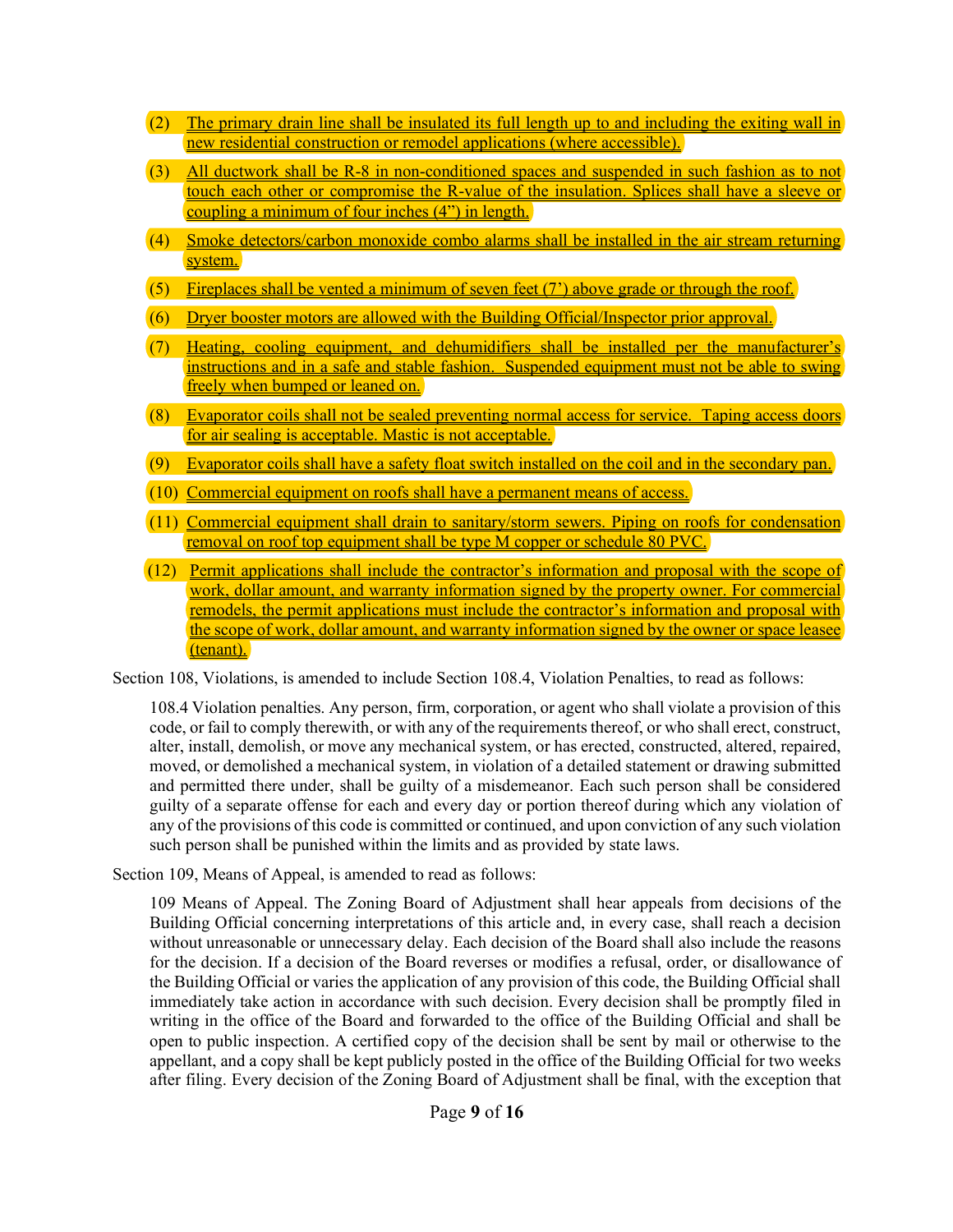any interested person aggrieved by a decision of the Board may appeal subject, however, to such remedy as any aggrieved party might have at law or in equity.

Section 12. That the Code of Ordinances is hereby amended to AMEND Section 22-271 of the League City Code of Ordinances to read as follows (additions, deletions):

#### **Sec. 22-271. International Plumbing Code adopted.**

For the purposes of establishing rules and regulations for the installation of plumbing systems, including alterations, repairs, replacement, equipment, appliances, fixtures, fittings, and appurtenances, including permits and penalties, there is hereby adopted, except as modified by section 22-272, the International Plumbing Code, 2015 2021 edition, including all appendices, adopted by the International Code Council. Such code is published in book form and referred to, incorporated in and made a part of this section for all purposes. A copy of such code is filed on record in the office of the building official and may be obtained from the International Code Council.

Section 13. That the Code of Ordinances is hereby amended to AMEND Section 22-272

of the League City Code of Ordinances to read as follows (additions, deletions):

#### **Sec. 22-272. Amendments to International Plumbing Code.**

The International Plumbing Code, as adopted by the provisions of section 22-271 is modified as follows:

- (1) Tub and shower traps shall be a minimum of two  $(2)$  inches.
- (2) Galvanized water pipe is not allowed in potable water systems.
- (3) Water piping inside all buildings shall be CPVC, copper, or PEX. Penetrations through walls (hose bibs, water entry) shall be copper, brass, or PEX.
- (4) If using the push through type, roof flashing shall have a rain collar for watertight protection.
- (5) CPVC/PVC male and female adapters shall have a metal body threads including water meters.
- (6) Galvanized or plastic roll strapping shall not be used for hanging plumbing systems.
- (7) Temperature and Pressure relief valves shall run to a safe location or outside and turn down a maximum of six (6) inches above ground. They must not discharge into a water heater pan.
- (8) Water heater drain pans shall be metal with drain lines one (1) inch or larger.
- (9) All domestic water piping shall be insulated in non-foamed structures, Insulation shall be taped and sealed per insulation manufacturer's requirements.
- (10) Rubber boats (bands) are not allowed below ground or in a concealed location. Boots (bands) shall be a full metal jacket.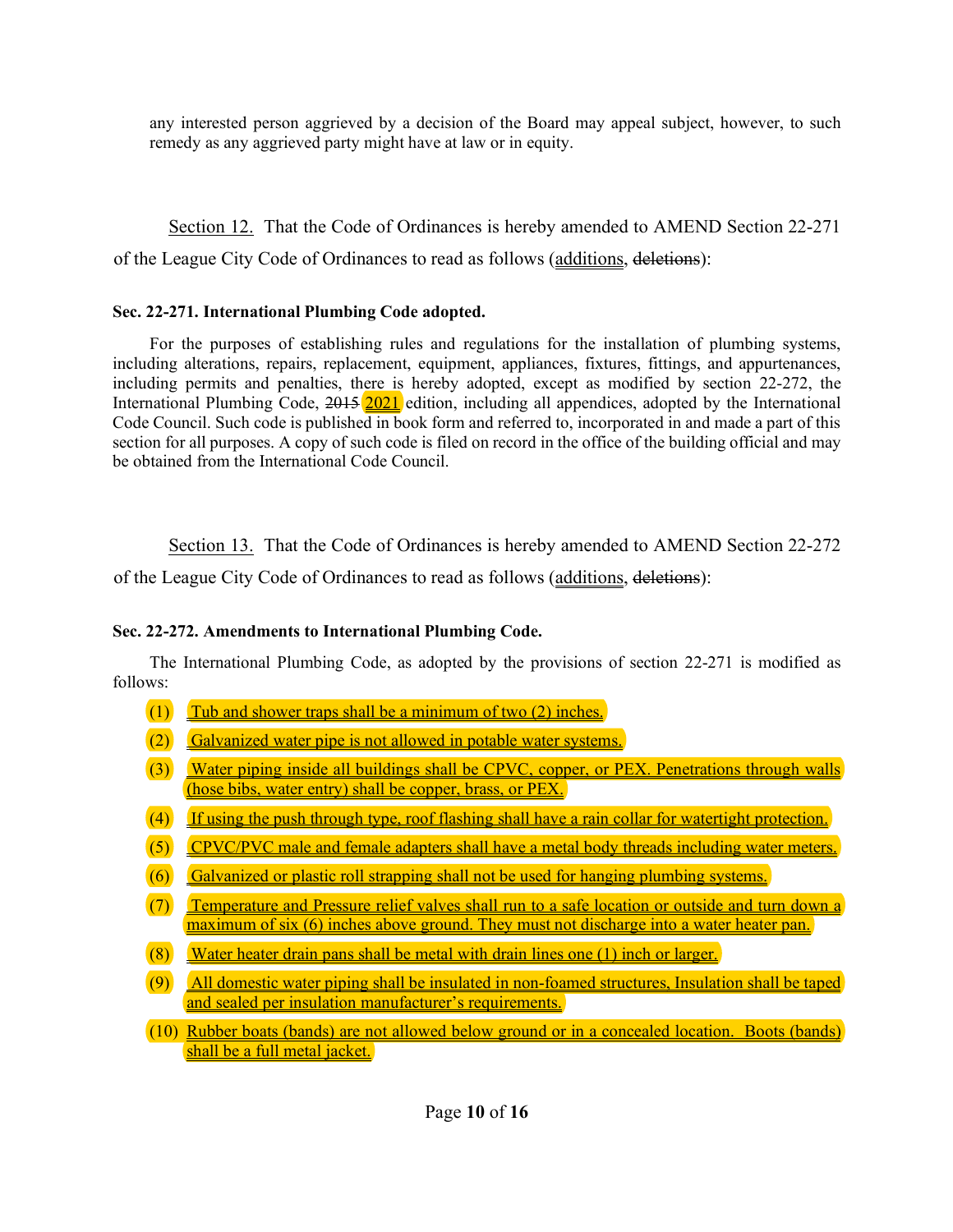#### $(11)$  Water meters shall be active and house under pressure at the time of the top out inspection to the final inspection.

Section 108, Violations, is amended to include Section 108.4, Violation Penalties, to read as follows:

108.4. Violation penalties. Any person, firm, corporation, or agent who shall violate a provision of this code, or fail to comply therewith, or with any of the requirements thereof, or who shall erect, construct, alter, repair, or replace any plumbing installation, or has erected, constructed, altered, repaired, or replaced a plumbing installation, in violation of detailed statement or drawing submitted and permitted there under, shall be guilty of a misdemeanor. Each such person shall be deemed guilty of a separate offense for each and every day or portion thereof during which any violation of any of the provisions of this code is committed or continued, and upon conviction of any such violation such person shall be punished within the limits and as provided by state laws.

Section 109, Means of Appeals, is amended to read as follows:

109 Means of Appeals. The Zoning Board of Adjustment shall hear appeals from decisions of the Building Official concerning interpretations of this article and, in every case, shall reach a decision without unreasonable or unnecessary delay. Each decision of the Board shall also include the reasons for the decision. If a decision of the Board reverses or modifies a refusal, order, or disallowance of the Building Official or varies the application of any provision of this code, the Building Official shall immediately take action in accordance with such decision. Every decision shall be promptly filed in writing in the office of the Board and forwarded to the office of the Building Official and shall be open to public inspection. A certified copy of the decision shall be sent by mail or otherwise to the appellant, and a copy shall be kept publicly posted in the office of the Building Official for two weeks after filing. Every decision of the Zoning Board of Adjustment shall be final, with the exception that any interested person aggrieved by a decision of the Board may appeal subject, however, to such remedy as any aggrieved party might have at law or in equity.

Section 13. That the Code of Ordinances is hereby amended to AMEND Section 22-273 of the League City Code of Ordinances to read as follows (additions, deletions):

# **Sec. 22-273. Enforcement of state plumbing license laws and board rules.**

In addition to the International Plumbing Code, as adopted by section 22-271 of this chapter, the V.T.C.A., Occupations Code Tit. 8, Ch. 1301, including the Texas State Board of Plumbing Examiners Law/Rules as published on September 1, 2015 May 26, 2021, is hereby adopted as part of the plumbing code for the city. These statutes and rules are published in book form and are referred to, incorporated, and made a part of this section for all purposes.

Section 14. That the Code of Ordinances is hereby amended to AMEND Section 22-280 of the League City Code of Ordinances to read as follows (additions, deletions):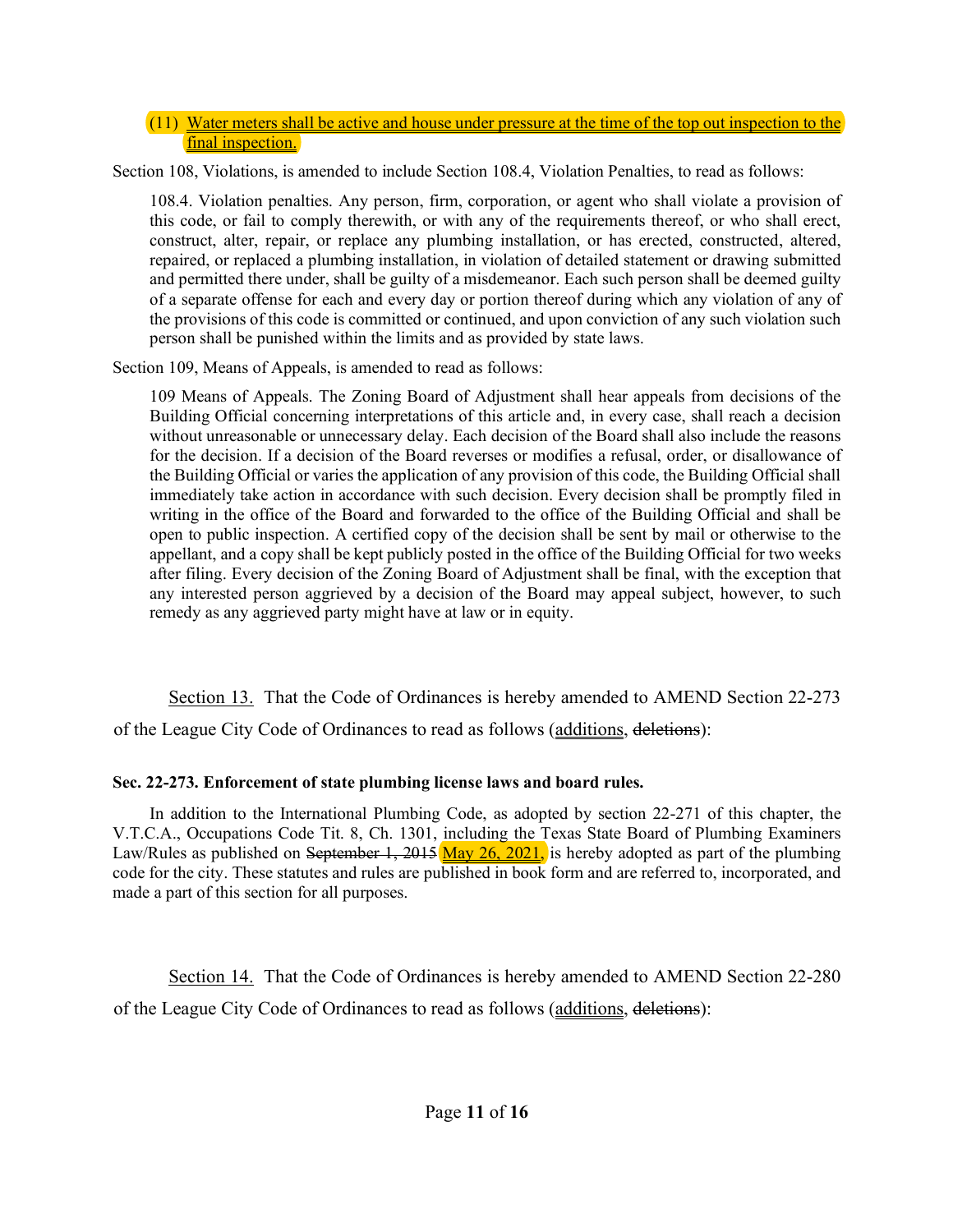# **Sec. 22-280. Cross-connection control program.**

- (a) *General requirements.*
	- (1) No water service connection shall be made to any establishment where a potential or actual contamination hazard exists unless the water supply is protected in accordance with the Texas Commission on Environmental Quality's Rules and Regulations for Public Water Systems ("TCEQ Rules") and this Code. The water purveyor shall discontinue water service if a required backflow prevention assembly is not installed, maintained and tested in accordance with the TCEQ Rules and this Code.
	- (2) This article applies to all connections to the city's potable water system, and to all installations of backflow prevention assemblies related to the city's potable water system, regardless whether the connection is located within the city limits of League City or in the certificated water service area, and regardless of whether the connection or assembly is for retail, wholesale, or other customer or user of the city potable water system.
- (b) *Backflow prevention assembly testing.*
	- (1) All backflow prevention assemblies shall be tested upon installation by a recognized backflow prevention assembly tester and certified to be operating within specifications. Backflow prevention assemblies which are installed to provide protection against health hazards must also be tested and certified to be operating within specifications at least annually by a recognized backflow prevention assembly tester. A test report must be completed by a recognized backflow prevention assembly tester for each assembly tested. The testing report must be submitted to the city within the time and format specified in the city's notice of the test. All non-Health Hazard devices shall be tested upon installation, repair, or replacement, and every three (3) years thereafter.
	- (2) Assemblies shall be tested, repaired, overhauled, or replaced at the expense of the customer whenever said assemblies are found to be defective. Certification(s) shall be submitted to the city upon completion.
	- (3) Original forms of such test, repairs and overhauls shall be kept by the customer for a minimum of 12 months and submitted to the city within the time specified in the city's notice of the test, repair, or overhaul of each backflow prevention assembly. Backflow prevention assemblies shall be maintained for the customer's water system at the customer's expense.
	- (4) No backflow prevention assembly or device shall be removed from use, relocated, or other assembly or device substituted without the approval of the city. Whenever the existing assembly is moved from the present location or cannot be repaired, the backflow prevention assembly shall be replaced with a backflow prevention assembly or device that complies with this section, the University of Southern California Manual of Cross-Connection Control, current edition, or the current plumbing code of the city, whichever is more stringent.
	- (5) All backflow prevention assemblies shall be installed and maintained in accordance with the manufacturer's instructions, the American Water Works Association Manual M14, or the University of Southern California Manual of Cross-Connection Control, current edition.
	- (6) Test gauges used for backflow prevention assemblies shall be calibrated at least annually in accordance with the University of Southern California's Manual of Cross-Connection, current edition, or the American Water Works Association's Recommended Practice for Backflow Prevention and Cross-Connection Control (Manual 14).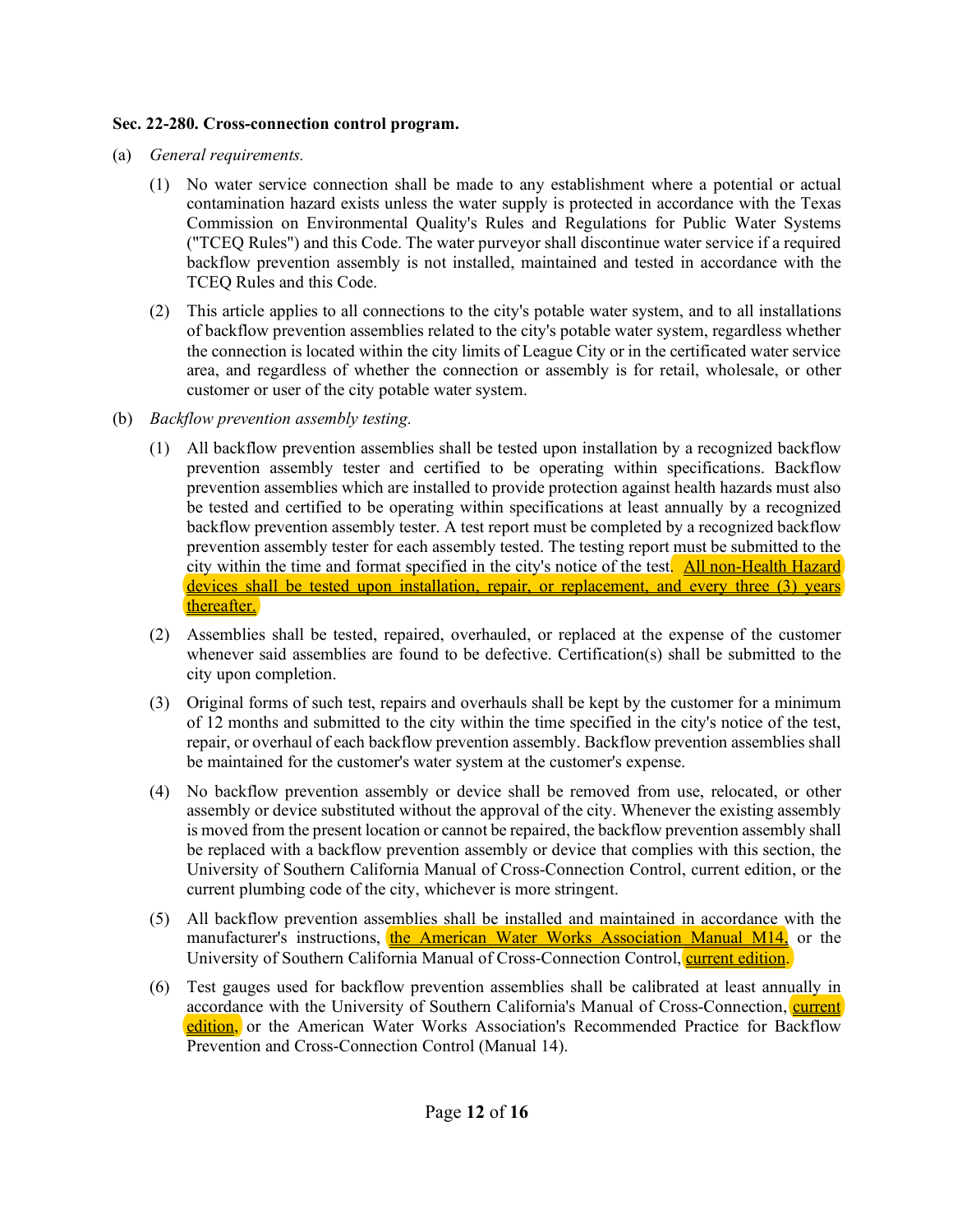- (7) A recognized backflow prevention assembly tester must hold a current endorsement from the Texas Commission on Environmental Quality (TCEQ) and register with the city.
- (8) Annual inspections shall be made of all backflow prevention assemblies and air gaps to determine whether they are operable. In the absence of local provisions, the owner is responsible to ensure that testing is performed.
- (9) Reduced pressure principle backflow preventer assemblies, double check-valve assemblies, pressure vacuum breaker assemblies, reduced pressure detector fire protection backflow prevention assemblies, double check detector fire protection backflow prevention assemblies, hose connection backflow preventers, and spill-proof vacuum breakers shall be tested at the time of installation, immediately after repairs or relocation, and at least annually.
- (10) The testing procedure shall be performed in accordance with applicable local provisions. In the absence of local provisions, the owner is responsible to ensure that testing is done in accordance with one of the following standards:

ASSE 5013; ASSE 5015; ASSE 5020; ASSE 5047; ASSE 5048; ASSE 5052; ASSE 5056; CSA B64.10; or, CSA B64.10.1.

- (c) *Customer service inspections.*
	- (1) The city shall perform or have performed a customer service inspection prior to providing continuous water service to all new construction, on any existing service when the water purveyor has reason to believe that cross-connections or other contaminant hazards exists, or after any material improvement, correction, or addition to the private water distribution facilities.
	- (2) Individuals with the following credentials conduct the customer service inspection:
		- a. Plumbing inspectors and water supply protection specialists that have been licensed by the state board of plumbing examiners.
		- b. Customer service inspectors who have completed a TCEQ-approved course, passed an examination administered by the commission or its designated agent and hold current certification or endorsement as a customer service inspector.
	- (3) The customer service inspection must certify that the plumbing installation is in compliance with the following requirements:
		- a. There is no direct connection between the public drinking water supply and a potential source of contamination. Potential sources of contaminants are isolated from the public water system by an air-gap or an appropriate backflow prevention device.
		- b. No cross-connection between the public drinking water supply and a private water system is permitted. These potential threats to the public drinking water supply shall be eliminated at the service connection by the installation of an air-gap or a reduced pressure-zone backflow prevention device.
		- c. No connection that allows water to be returned to the public drinking water supply is permitted.
		- d. No pipe or pipe fitting which contains more than 0.25 percent lead may be used for the installation or repair of plumbing at any connection that provides water for human use.
		- e. No solder or flux that contains more than 0.2 percent lead can be used for the installation or repair of plumbing at any connection which provides water for human use. A minimum of one lead test shall be performed for each backflow assembly inspection.